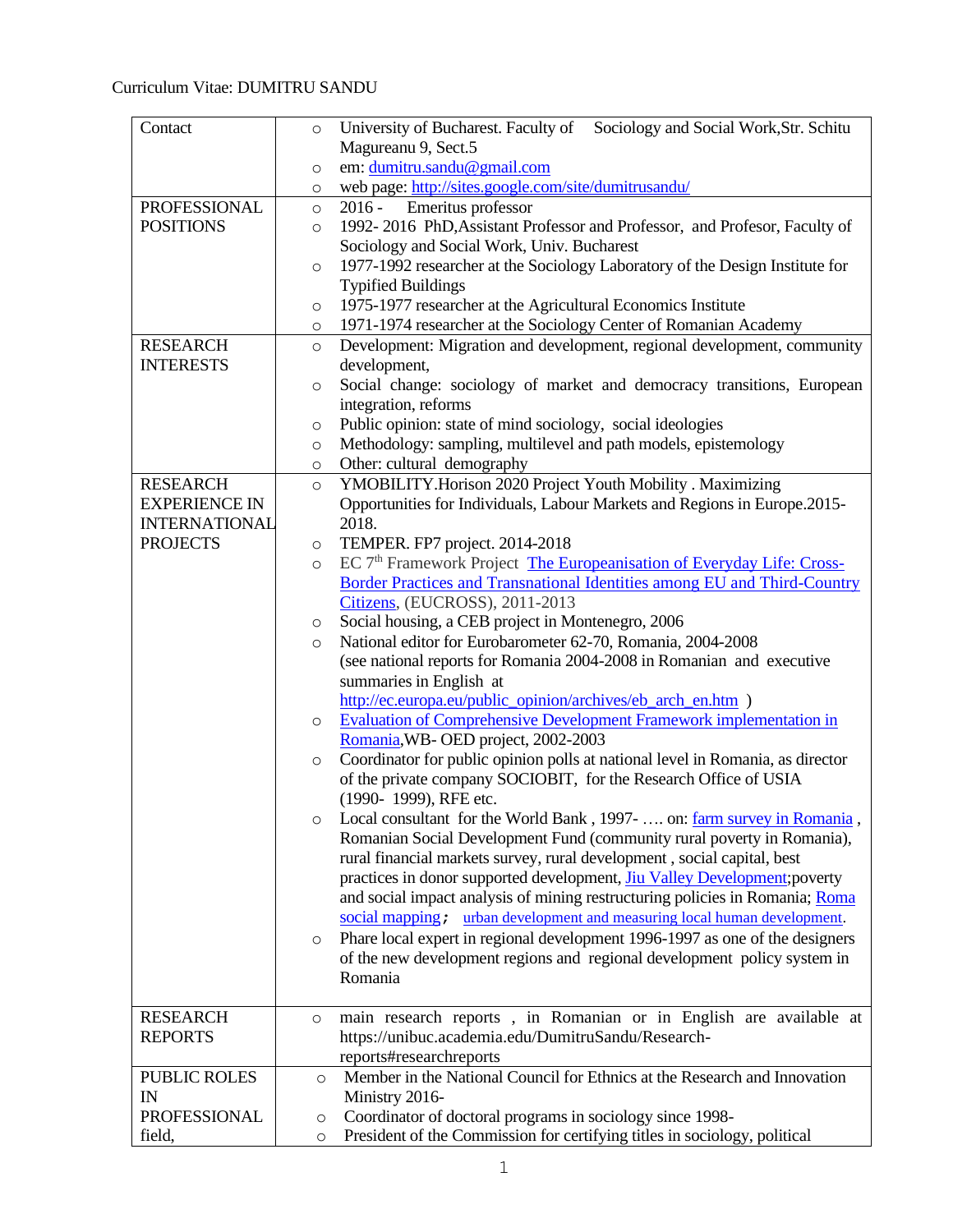|                     | science and communication sciences (Ministry of Education), 2002-2010                                                                      |
|---------------------|--------------------------------------------------------------------------------------------------------------------------------------------|
| NGO /civil society  | Member in the board of Open Society Foundation 1999-2001;<br>$\circ$                                                                       |
| development         | Member in the Public Opinion Barometer of OSF 1995-2002, 2003-2007<br>$\circ$                                                              |
|                     | Member in the board of Romanian Social Development Fund as<br>$\circ$                                                                      |
|                     | representative of country presidency, 1998- August 2002.<br>Member of Team Europe/ Romania - EC Delegation in Romania 2005-2006<br>$\circ$ |
|                     | Member in the board of AMP Press Monitoring Agency (2006-2007)<br>$\circ$                                                                  |
|                     | Member in the board of CRCR Center for Resources for Roma Communities<br>$\circ$                                                           |
|                     | $(2006-2010)$                                                                                                                              |
|                     | Member in Presidential Comission on Analysing Social Risks and<br>$\circ$                                                                  |
|                     | Inequalities in Romanian Society, 2010                                                                                                     |
|                     |                                                                                                                                            |
| <b>TEACHING</b>     | migration and development, community and regional development, social<br>$\circ$                                                           |
| <b>EXPERIENCE</b>   | stratification and styles of life, public opinion polls, post-communist                                                                    |
|                     | transition, social data analysis                                                                                                           |
| <b>EDUCATION</b>    | M A in sociology, Univ. of Bucharest, 1971<br>$\circ$<br>Ph.D. in sociology, Univ. of Bucharest, 1979, under the supervision of prof.      |
|                     | $\circ$<br>Henri H. Stahl with a thesis on Analysing Social Differentiation in Romanian                                                    |
|                     | Rural Communities (unpublished)                                                                                                            |
|                     |                                                                                                                                            |
|                     | Other courses /stages<br>postgraduate stage in "Population and Development" at CEDOR - Centre<br>$\circ$                                   |
|                     | Demographique des Nations Unies en Roumanie, 1981 (diplôme avec mérite)                                                                    |
|                     | IREX scholar, UCLA (working with prof. Howard Freeman) and GWU, US<br>$\circ$                                                              |
|                     | 1986, social statistics topics                                                                                                             |
|                     | Fulbright scholar, affiliated researcher at Penn State University-Population<br>$\circ$                                                    |
|                     | Research Institute and Department of Sociology, August 1993-1994,                                                                          |
|                     | migration and postcommunist transition sociology (cooperation with prof.                                                                   |
|                     | Gordon De Jong and Glenn Firebaugh.                                                                                                        |
|                     | September 2002, Oxford University documentation, one month (Open Society<br>$\circ$<br>Foundation grant)                                   |
|                     |                                                                                                                                            |
|                     | vice president of the Romanian Sociological Association 1990-1993,<br>$\circ$                                                              |
| <b>PROFESSIONAL</b> | 1997-2005                                                                                                                                  |
| <b>AFFILIATION</b>  | member of the International Union for the Scientific Study of the Population<br>$\circ$                                                    |
|                     | $(1991-1998);$                                                                                                                             |
|                     | assistant editor of Romanian Journal of Sociology 1999-2005<br>$\circ$                                                                     |
|                     | Editor of Sociologie Romaneasca, 1999-2002<br>$\circ$                                                                                      |
|                     | Member of W69_Housing Sociology Working Group, CIB, 1985-1991<br>$\circ$                                                                   |
|                     |                                                                                                                                            |

MAIN PUBLICATIONS: For a full list of publications see<https://unibuc.academia.edu/DumitruSandu/>and [https://www.researchgate.net/profile/Dumitru\\_Sandu](https://www.researchgate.net/profile/Dumitru_Sandu)

For a full list of published data sets see:<https://www.researchgate.net/project/Data-Basis>

## BOOKS

- 2015. *The Social Space of Transition. A Sociological Approach on Romania*. Madrid, London, New York: Niram Art Publishing.
- 2015. *Los mundos sociales de la migracion rumana al extranjero*. Madrid: Niram Art.
- 2010 Social Wolds of Romanian Migration Abroad. Iasi: POLIROM (in Romanian)
- 2007. Editor for *Practice of Community Development* . Iasi:POLIROM (in Romanian). ISBN 978- 973-46-0691-7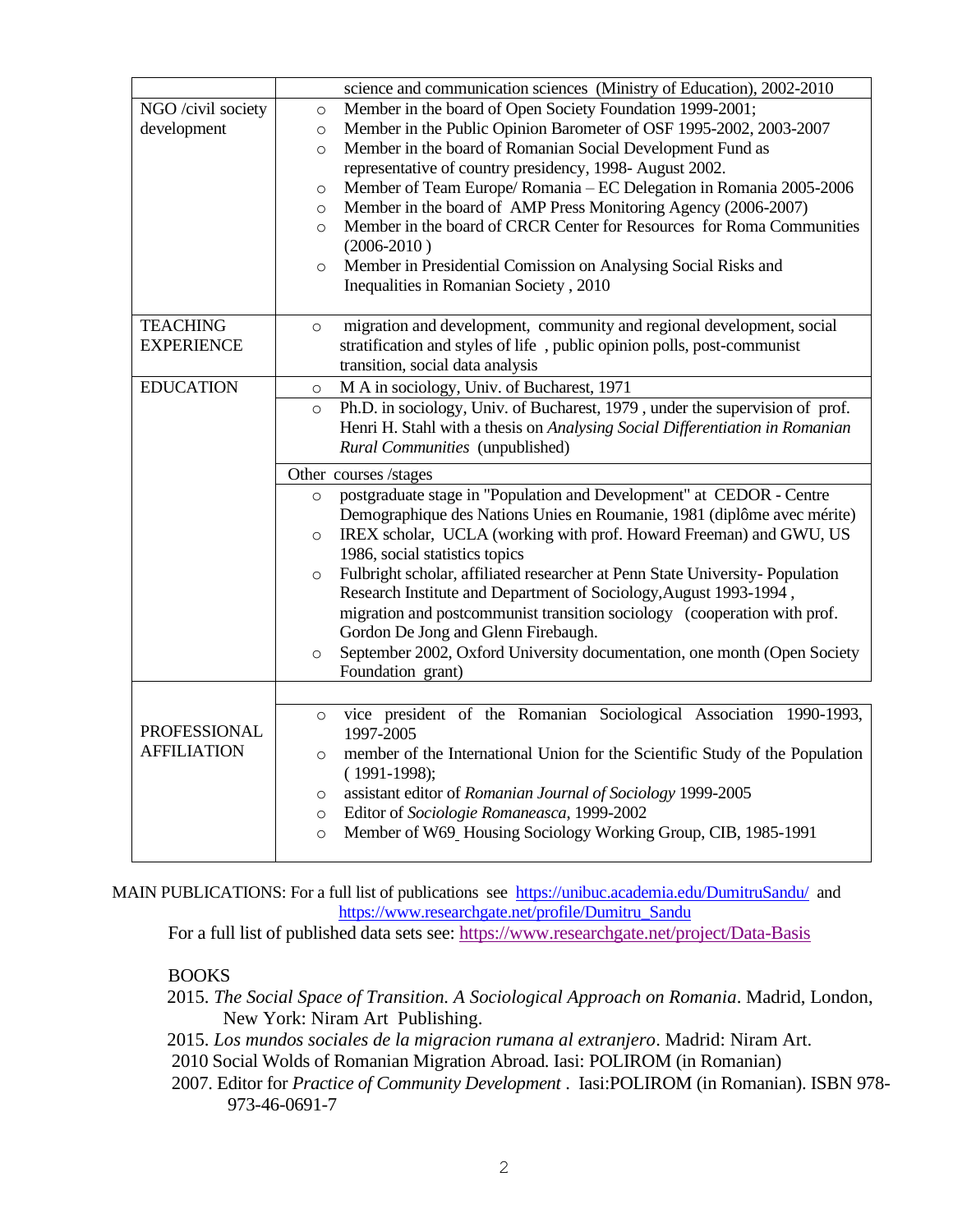- 2006. Editor for *[Social life in Romanian Cities](http://www.osf.ro/ro/fisier_publicatii.php?id_publicatie=58)* , Iasi: POLIROM (in Romanian). ISBN (13) 978- 973-46-0247-6
- 2006. Editor for *[Living abroad on a temporary basis. The Romanians and the economic](http://www.osf.ro/en/publicatii.php?pag=3)  [migration: 1990-2006,](http://www.osf.ro/en/publicatii.php?pag=3)* Bucuresti: Open Society Foundation. ISBN (13) 978-973-0- 04757-8.
- 2005. Roma Communties Social Map. National Agency on Roma and World Bank. Bucharest
- 2005. *Community Development. Research, Practice and Ideology*. Iasi: Polirom (in Romanian), ISBN 973-681-918-3
- 2003*. Sociability in the Development Space: Trust, Tolerance and Social Networks*, Iasi:POLIROM (2003) (in Romanian). ISBN 973-681-404-1
- 1999. *The Social Space of Transition* , Bucuresti: POLIROM, 1999 ( in Romanian) . ISBN 973-683- 366-6. [English version available](http://dumitru.sandu.googlepages.com/Socialspaceoftransition2.pdf)
- 1996 *[.Sociology of transition:social types and values in Romania](http://193.231.1.3/file.php/55/Studii_migratie-profesor/Suport_de_curs/SociologiaTranzitiei1996.rar)* Staff, ( in Romanian). *ISBN* 13: 9789739679657
- 1992 *Statistics for the Social Sciences. Theoretical Problems and Applications for Higher Education*, University of Bucharest. Faculty of Sociology (in Romanian)
- 1987. *[Regional development in Romania](http://dumitru.sandu.googlepages.com/DEVSTpartONE.pdf)*. Publishing House of Academy (in Romanian)
- 1984*. [Migration streams in Romania](http://193.231.1.3/file.php/55/Studii_migratie-profesor/Fluxurile_de_migratie_in_Romania/Fluxurile_de_migratie_in_Romania_1984.pdf)*, Publishing House of Academy (in Romanian)

## STUDIES THAT ARE AVAILABLE IN INTERNATIONAL DATA BASIS

- o Sandu, D., Toth, G., & Tudor, E. (2018). The nexus of motivation–experience in the migration process of young Romanians. . 2017;e2114. https://doi.org/10.1002/psp.2114. *Popul Space and Place*. doi:doi.org/10.1002/psp.2114
- o 2017 Destination Selection Among Romanian Migrants in Times of Crisis: an Origin Integrated Approach. *Romanian Journal of Population Studies, XI*(2), 145-192.
- o 2012. (with C.E. Brădăţan). Before crisis: gender and economic outcomes of the two largest immigrant

communities in Spain, *International Migration* , *International Migration Review 46, 1.*

- o 2010. Home orientation in transnational spaces of Romanian migration, *[Studia Sociologia, 2/2010](http://studia.ubbcluj.ro/download/pdf/560.pdf) ,pp15- 36*
- o 2007.Community selectivity of temporary emigration from Romania in *[Romanian Journal of Population](http://www.ceeol.com/aspx/getdocument.aspx?logid=5&id=ce1d1510-f098-4666-95c3-87a823c36039)  [Studies,](http://www.ceeol.com/aspx/getdocument.aspx?logid=5&id=ce1d1510-f098-4666-95c3-87a823c36039) vol I, 11-45*
- o 2005. Dynamics of Romanian Emigration after 1989: From a Macro-level to a Micro-Level Approach. *International Journal of Sociology*, 35 (3): 36–56.
- o 2005 Emergent Transnational Migration from Romanian Villages.*Current Sociology*, 53 (4): 555- 582. Spanish version in *Migrationes,* 21, Junio 2007
- o 2004. Status Inconsistency as Predictor of Public Action Attitudes in Romania, *Current Sociology*, 52 (6): 989-1020
- o 1998 . (with Glenn Firebaugh).Who Supports Marketization and Democratization in Post-Communist Romania, *Sociological Forum*, vol 13, no.3: 521-541
- o 1996 .(with Gordon F.De Jong). Migration in market and Democracy Transition: migration intentions and behaviors in Romania" *Population Research and Policy Review,* 15, 437-457
- o 1992. [Elements de demographie culturelle de la Roumanie rurale,](http://www.persee.fr/showPage.do;jsessionid=1CD8DF4716CCC33C7262F3C82EAB2C6E.vesta?urn=pop_0032-4663_1992_num_47_3_3871) in *Population, 3*,781-788

## CONTRIBUTIONS TO BOOKS

o 2020. Ariile culturale de mod de viata in Romania de azi. In Rostasz, Z., Vacarescu, Th. 2020. *In Honorem Sanda Golopentia*. Bucuresti: Spandugino.